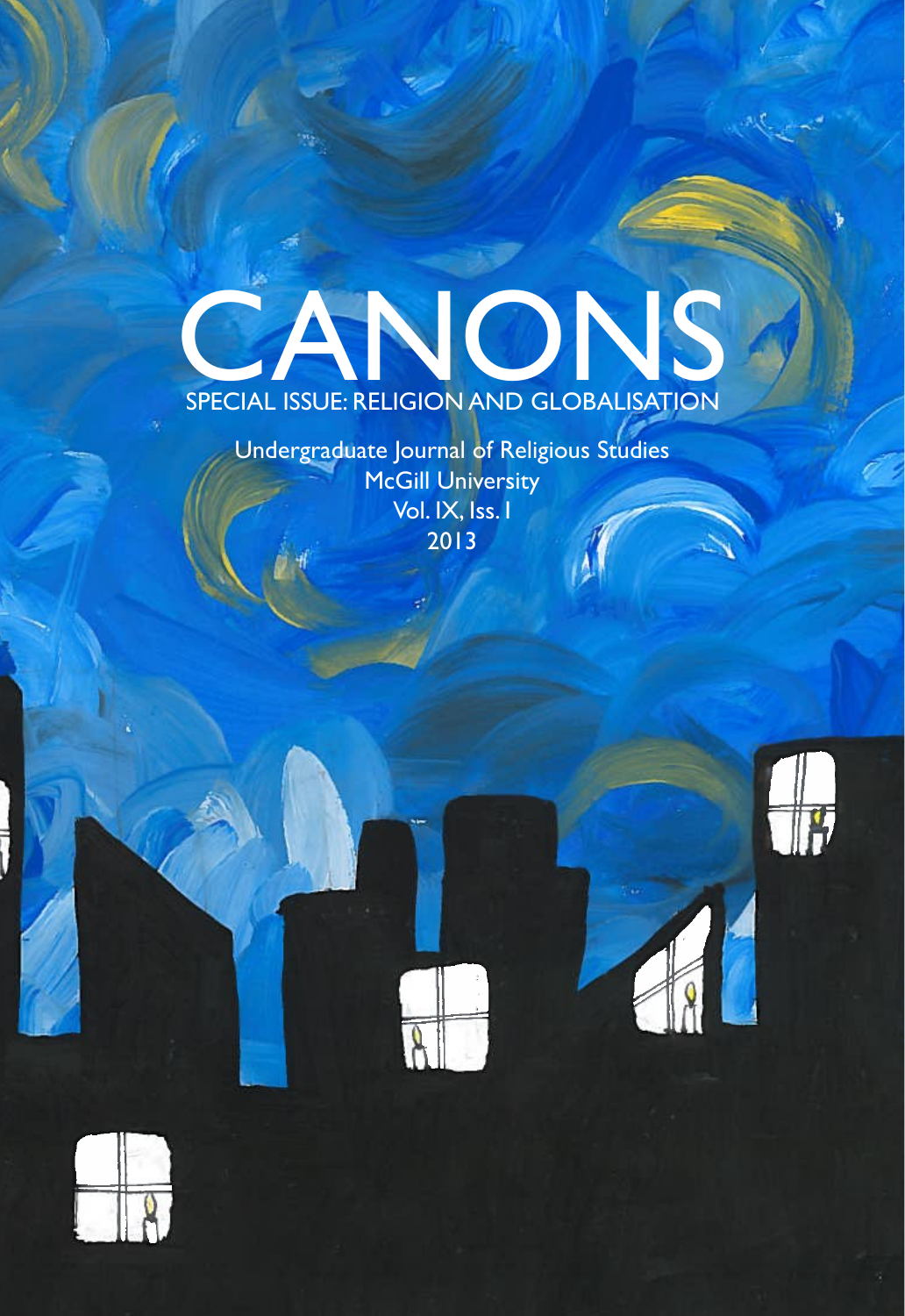## CANONS

The Undergraduate Journal of Religious Studies McGill University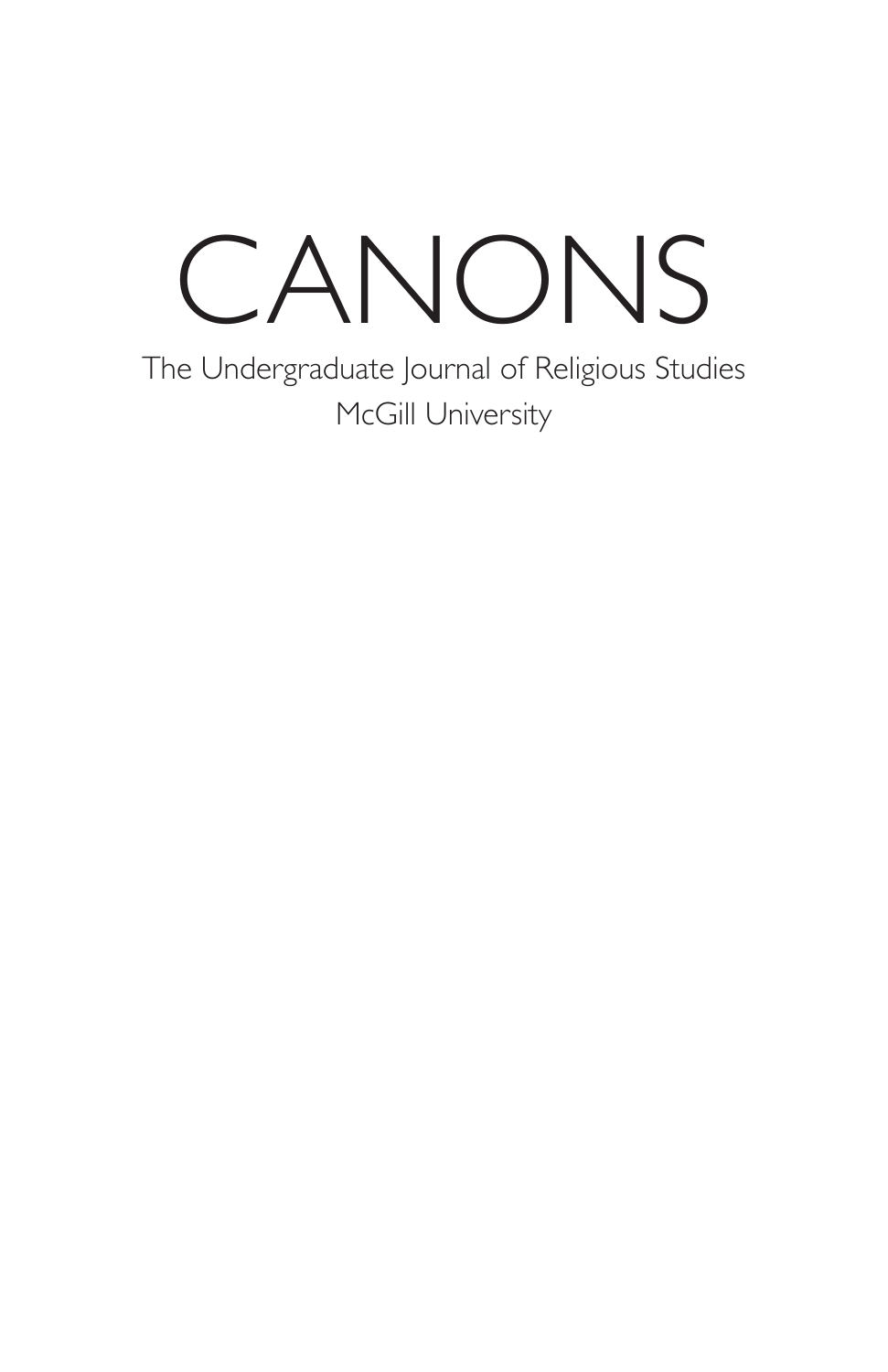## KAREN ARMSTRONG'S CHARTER FOR COMPASSION

Implication for Inter-Religious Efforts in Singapore

### Ow Yeong Wai Kit

Substract: The religious scholar Karen Armstrong advocates a conception of religion that is at odds with many contemporary views on faith.<br>Armstrong insists that true religiosity is not about faith in any articles tion of religion that is at odds with many contemporary views on faith. Armstrong insists that true religiosity is not about faith in any articles of belief, but is instead determined only by the centrality of compassion. This paper analyzes Armstrong's philosophy, particularly focusing on her response to the rise of religious and secular fundamentalism, and the motivations behind the creation of the Charter for Compassion, launched in 2009. Armstrong's ideas are also compared with Singaporean perspectives on the role of compassion in religion, as explicated by civil society leaders who have founded com.passion. sg, a Singaporean network inspired by the Charter. This paper argues that Armstrong's ideas on compassion, advanced in her works and manifest in her Charter for Compassion, offer a constructive ideological platform for Singaporean civil society organizations that seek to transcend religious differences and make positive social change. By incorporating material gleaned from personal interviews with the founders of com.passion.sg, the paper explores the reasons for their interest in Armstrong's philosophy and how the activities of the network may reflect her ideas. Finally, the paper considers how future developments in the Singaporean inter-religious landscape may be shaped by Armstrong's idea that compassion can function as a unifying ethos to encourage cooperation between different faith communities.

#### Introduction

In the last decade, both religious fundamentalist ideas and anti-religious discourses have seen their own growth, gaining traction in an age often characterized by vociferous ideological rhetoric and rigid dogmatism. Yet the religious scholar Karen Armstrong has insisted on treading a middle ground, advocating a conception of religion in opposition to prevalent understandings of the divine promoted by fundamentalist religionists and militant secularists alike. Religion, according to Armstrong, should not be about belief in any particular faith-based doctrines, but should instead involve a whole-hearted devotion to the principle of compassion. In keeping with this conception of religion, Armstrong launched an international campaign called the Charter for Compassion (2009), intended to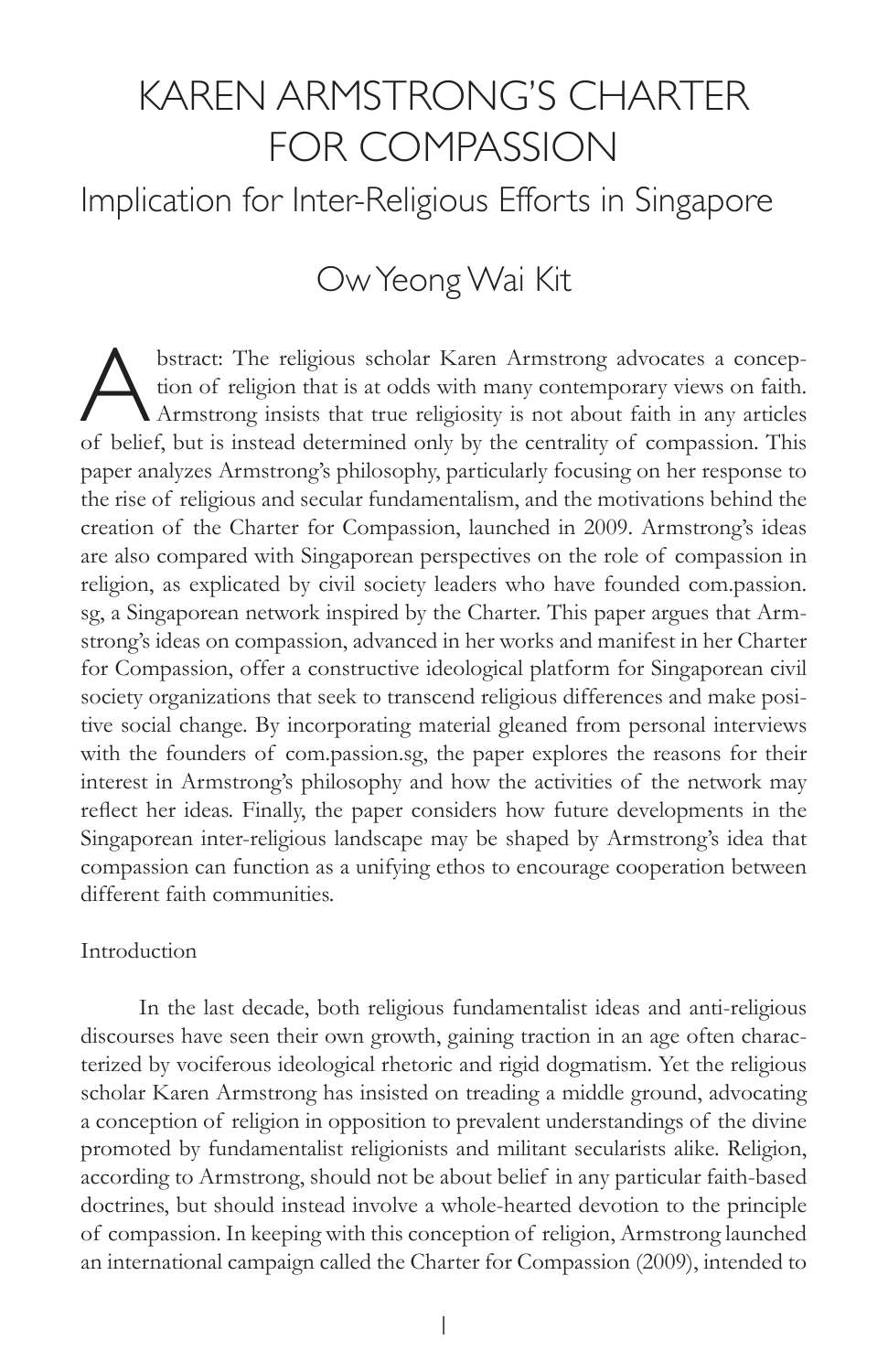promote compassion, mutual respect, and harmony between peoples across the world. Armstrong first expressed her desire to create and propagate the Charter when she won the TED Prize on February 28, 2008 (*Charter for Compassion*). As a document based upon the Golden Rule, the Charter seeks to transcend religious, ideological, and national differences. It was officially unveiled in Washington D.C. on November 12, 2009, receiving the widespread support of leading thinkers, individuals, and organizations from various faith traditions, including the Dalai Lama and the Mufti of Egypt (*Charter for Compassion*).

To understand the background of the Charter, we may consider Armstrong's personal life and career, which reveals her perseverance in the face of adversity, her skill in writing sensitively about religion, and her popular appeal as a campaigner for interfaith harmony. She spent seven years as a Roman Catholic nun in the 1960s, but left her teaching order to read English at St. Anne's College, Oxford, in 1969 (Armstrong, Spiral Staircase 11). During the period, she had suffered from hallucinations and anorexia, and it was only years later that she was diagnosed with temporal lobe epilepsy, though she managed to adjust to life after receiving proper treatment (Armstrong, *Spiral Staircase* 246). Becoming a full-time writer and broadcaster, she visited Jerusalem to film a television documentary, and the experience sparked her interest in the other two Abrahamic faiths - Judaism and Islam (Armstrong, Spiral Staircase 257). Her research on these faiths and other religious traditions led to her writing of over fifteen books, including *A History of God* (1993), *Jerusalem: One City, Three Faiths* (1996), biographies of Muhammad (1991) and Buddha (2001), as well as two memoirs, *Through the Narrow Gate* (1982) and *The Spiral Staircase* (2004), about her religious life and her experiences after the convent respectively. In recent years, she has also written *A Case for God* (2009) and *Twelve Steps to a Compassionate Life* (2010). Today, she remains a best-selling author whose work has been translated into forty languages (Armstrong, *Spiral Staircase* i), writing and lecturing extensively about religious issues and spiritual values, especially compassion (Armstrong, *Twelve Steps* 3).

Given the influence that Armstrong has had, it is surprising that the way Armstrong's philosophy may continue to shape perspectives about religion has hardly been studied. There have been short analyses of Karen Armstrong's individual works, such as the review by Frances Spalding on *The Spiral Staircase*, as well as those by Diarmaid MacCulloch and John Wilson on *The Great Transformation* (2006). *The Economist* provides a succinct review on *The Case for God*, commenting that Armstrong is a "successful ambassador of religion in a generally irreligious age" (n. pag.). Yet there has been little analysis of Armstrong's religious philosophy as a whole, and there has also been almost no research done on her Charter for Compassion. A study of this nature is thus particularly worthwhile, given the growing influence of the Charter, which has been affirmed by more than 90,000 people around the world (*Charter for Compassion*).

We see a convergence of Armstrong's global perspective and the local con-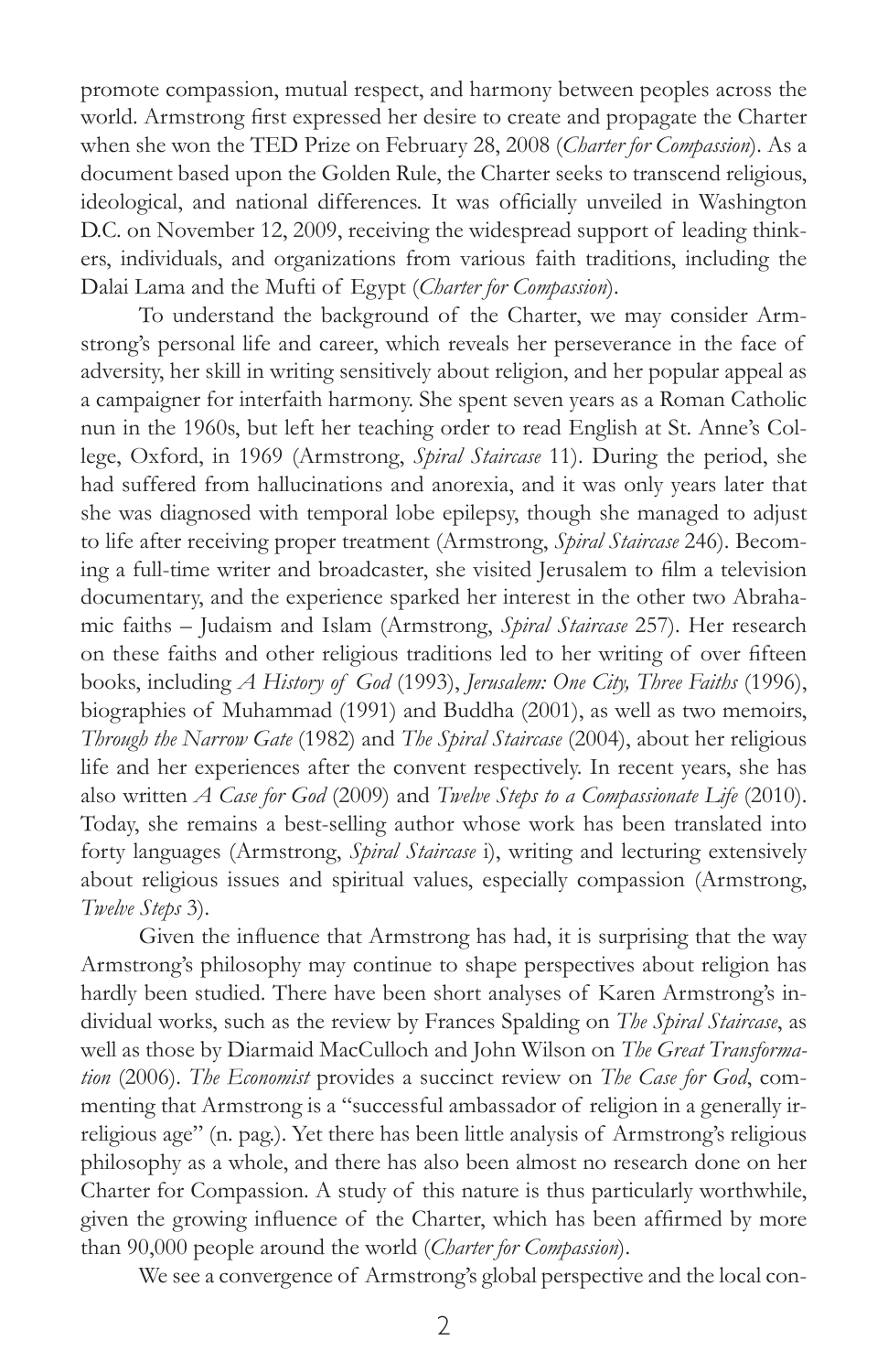text of Singapore in the creation of a Singaporean non-governmental network called *com.passion.sg*. By comparing the ideas advocated by Armstrong and those promoted by key civil society leaders who have promoted compassionate action, it is possible to analyze the local impact of Armstrong's ideas among civil society activists in Singapore. This paper argues that Armstrong's ideas on compassion, advanced in her works and manifested in her Charter for Compassion, offer a constructive ideological platform for Singaporean civil society groups that seek to transcend religious differences and make positive social change. The Charter and the ideas behind it thus serve to articulate, reflect, and echo the viewpoints on religion advanced by several Singaporean civil society leaders, suggesting that Armstrong's conceptions of faith may continue to influence the perspectives of interfaith advocates in the city-state.

#### Armstrong's Philosophy

Armstrong derives inspiration from earlier religious thinkers who have contributed to the spiritual development of humanity, particularly those from the period that the German philosopher Karl Jaspers has called the Axial Age (Armstrong, *Great Transformation* xii). From about 900 to 200 BCE, in four distinct regions, the majority of the world's religious traditions began laying their roots:<sup>1</sup> Confucianism and Taoism in China; Hinduism and Buddhism in India; monotheism in Israel; and philosophical rationalism in Greece.<sup>2</sup> This Axial Age appears to be foundational to her thought: she credits the sages of the period as "spiritual and philosophical geniuses [who] pioneered an entirely new kind of human experience" (Great Transformation xii), and she describes the Axial Age as a time of "religious revolution that proved pivotal to the spiritual development of humanity" (Twelve Steps 26). According to Armstrong, despite the different historical and cultural circumstances of the period, the Axial sages continue to speak to our current condition, and humanity has never surpassed the insights of the Axial Age (*Great Transformation* xii). These insights may be summarized in three points: first, the ultimate centrality of compassion; second, the firm rejection of fundamentalism; and third, the perception of religion as practice, and not belief.

#### (a) Centrality of Compassion

The word 'compassion' derives from the Latin compassionem, which in turn stems from the root words *com* ('with') and *pati* ('suffering') ('compassion', *OED*). Compassion is less about feeling sorry for people, and more about feeling with them; it is about sharing others' sufferings by assisting them in bearing their burdens. Armstrong articulates this understanding of compassion, defining it as "an attitude of principled, consistent altruism" (*Twelve Steps* 6), and she highlights its vital role in the cultivation of spirituality: "Compassion [...] dethrones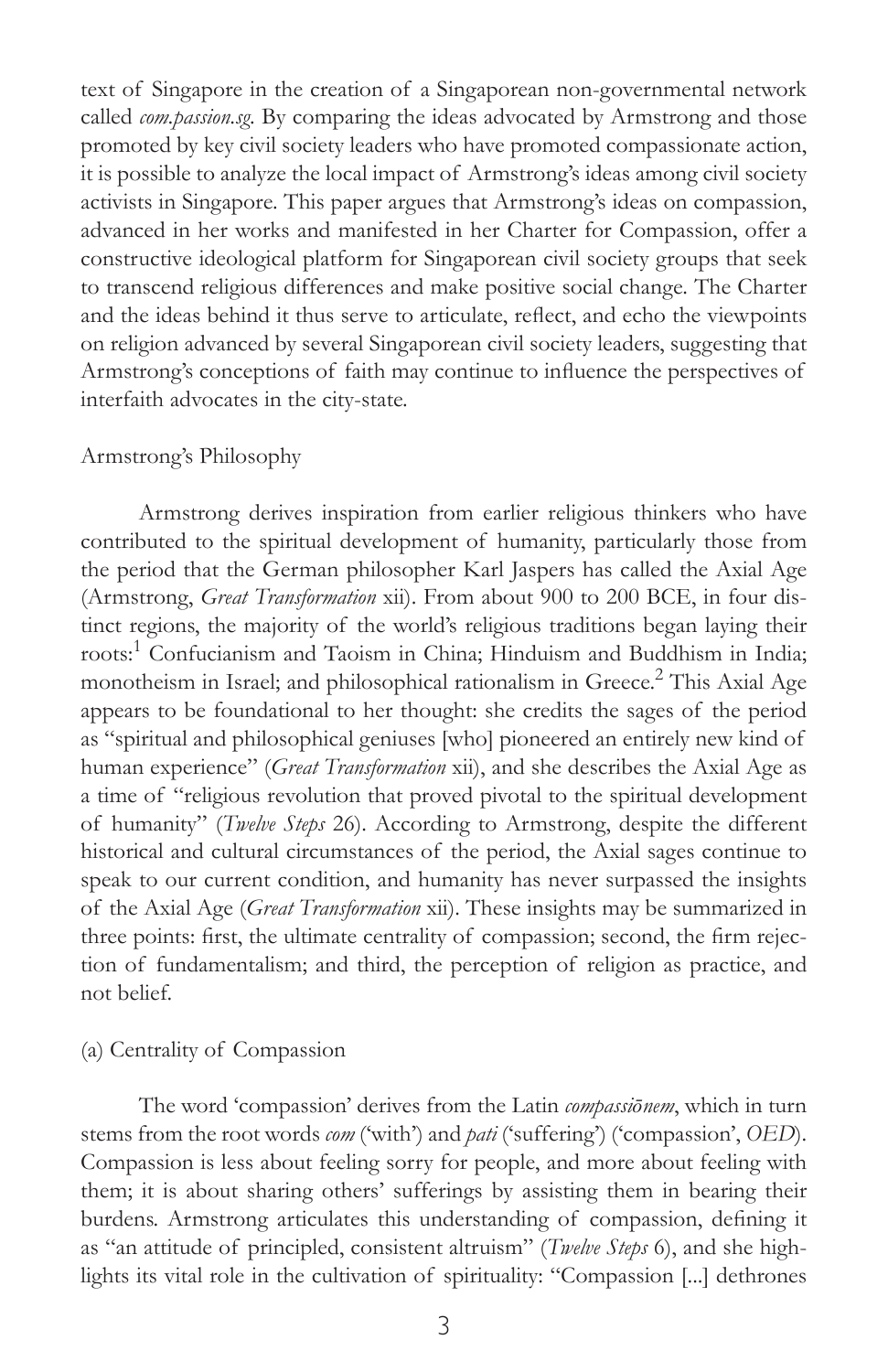the ego from the centre of our lives and puts others there, breaking down the carapace of selfishness that holds us back from an experience of the sacred" (*Spiral Staircase* 331). Armstrong's conception of compassion is universal and all-encompassing; she suggests that her readers meditate upon an early Buddhist poem: "May our loving thoughts fill the whole world, above, below, across – without limit; our love will know no obstacles - a boundless goodwill toward the whole world, unrestricted, free of hatred or enmity" (Sutta Nipata 118; qtd. in *Twelve Steps* 150). Thus, in the attempt to move beyond the self, individuals can transcend their egotism and selfishness, allowing for an enhanced awareness of spiritual reality. Armstrong notes that while the sense of compassion need not entail feeling "emotional tenderness for everybody" (Great Transformation 398), it does demand individuals be helpful, loyal, and willing to render practical support to their neighbours. Since today "everybody on the planet is our neighbour" (*Great Transformation* 398), it remains an imperative to maintain a compassionate spirit towards fellow human beings, particularly in a globalized age.

#### (b) Rejection of Fundamentalism

For Armstrong, 'fundamentalism' does not have a perfect definition, but it is a "useful label for movements that, despite their differences, bear a strong family resemblance" (Battle for God x-xi). Common traits that characterize religious fundamentalist movements include a tendency to reduce their ideology to specific 'fundamentals,' an emphasis on the incompatibility between secular and religious worldviews, and a fear of annihilation in response to perceived threats (Armstrong, *Battle for God* 368). Armstrong criticizes fundamentalists for distorting the Axial traditions by accentuating the aggressive elements that have evolved over the centuries at the expense of those espousing compassion and respect (*Great Transformation* 395). Religious fundamentalists have "turned the mythos of their religion into logos" (Armstrong, Battle for God 366),<sup>3</sup> and they have lost sight of some of the most sacred values of faith either by maintaining that their dogmas can be proven scientifically, or by debasing their inherited complex mythology as a streamlined ideology.

Armstrong similarly disapproves of "secular fundamentalism" (Case for God 288), and she indicts the "new atheists" (Case for God 290), including Richard Dawkins, Christopher Hitchens and Sam Harris, for not being "theologically literate" (Case for God 293). The new atheists, according to Armstrong, disregard the religious mainstream when they depict religion simplistically as capable of only evil and bigotry. To her, conflicts and problems are less due to religion than to the greed, hatred and ignorance of people who commit atrocities in the name of faith (*Case for God* 293). Just as religious fundamentalism frequently misrepresents the tradition it claims to defend, the new atheists preach a gospel of godlessness with the same zeal and intolerance as their opponents. Sam Harris, for instance, forcefully asserts that "Most Muslims are utterly deranged by their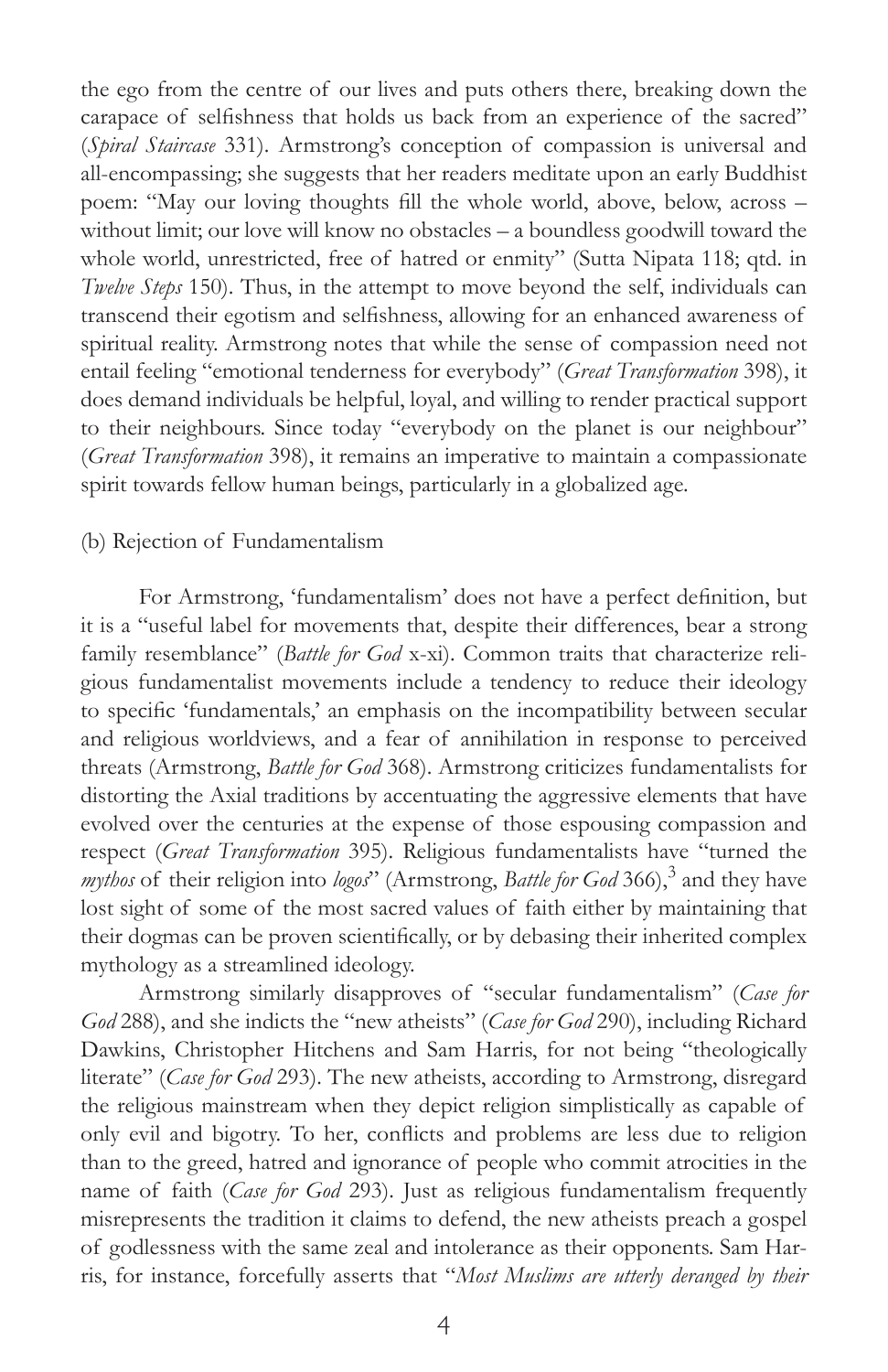*religious faith*" (85, his italics). In response to such ardent anti-religious fervour, Armstrong insists that the new atheists present an exaggerated image of faith, neglecting its inclusive and compassionate aspects: their argument "entirely fails to mention the concern for justice and compassion that, despite their undeniable failings, has been espoused by all three of the monotheisms" (Case for God 293). The problem with both religious and secular fundamentalists, as Armstrong argues, is that they both believe that "there is only one way of interpreting reality" (*Case for God* 295), which leads them to ignore the fact that "the 'other' side may also have merit" (*Case for God* 309). In an embattled and polarized world, any divisive ideology - whether religious or secular - reflects the intellectual myopia of its adherents, given "the complexity and ambiguity of modern experience" (Armstrong, *Case for God* 293).

#### (c) Religion as Practice, Not Belief

For Armstrong, the crucial demand that religion should make upon individuals is not on what they believe, but how they behave; it is a transformative experience that changes individuals at a profound level. Armstrong appeals to the Axial Age thinkers to support this understanding of faith, as for the Axial sages, "respect for the sacred rights of all beings – not orthodox belief – was religion" (Great Transformation xiv). Religion thus requires orthopraxy, not orthodoxy (Armstrong, *Spiral Staircase* 267); right practice, not right belief. As Armstrong memorably puts it, "Religion is not about accepting twenty impossible propositions before breakfast, but about doing things that change you" (Spiral Staircase 304). It is only after ethical behaviour is practised that individuals can encounter the sacred presence within – a presence that, as Armstrong describes, "monotheists call God, but which others have called the Tao, Brahman or Nirvana" (Spiral *Staircase* 328). Religious insight thus emerges on the condition that individuals practise a compassionate lifestyle, enabling them to be liberated from the prison of selfhood.

In addition, Armstrong exhorts individuals to abandon what she describes as the "strident lust for certainty" (Case for God 276) which has characterized the modern age, as it is unrealistic and immature to expect religion to provide absolute certainty in their beliefs. The religious sages of the Axial Age, as Armstrong notices, found it "essential to question everything and to test any teaching empirically" (Great Transformation xiii) - if a particular religious doctrine made people kinder and more compassionate, it worked; but if did not, it had to be discarded.4 Rather than blindly conforming to religious teachings, the Axial sages searched for tried and true methods to live a compassionate life. "Like any skill," Armstrong maintains, "religion requires perseverance, hard work and discipline" (*Case for God* 4). Just as it is futile and ineffective to learn driving just by studying the Highway Code, individuals must discover religious insights for themselves by translating doctrines into ethical action.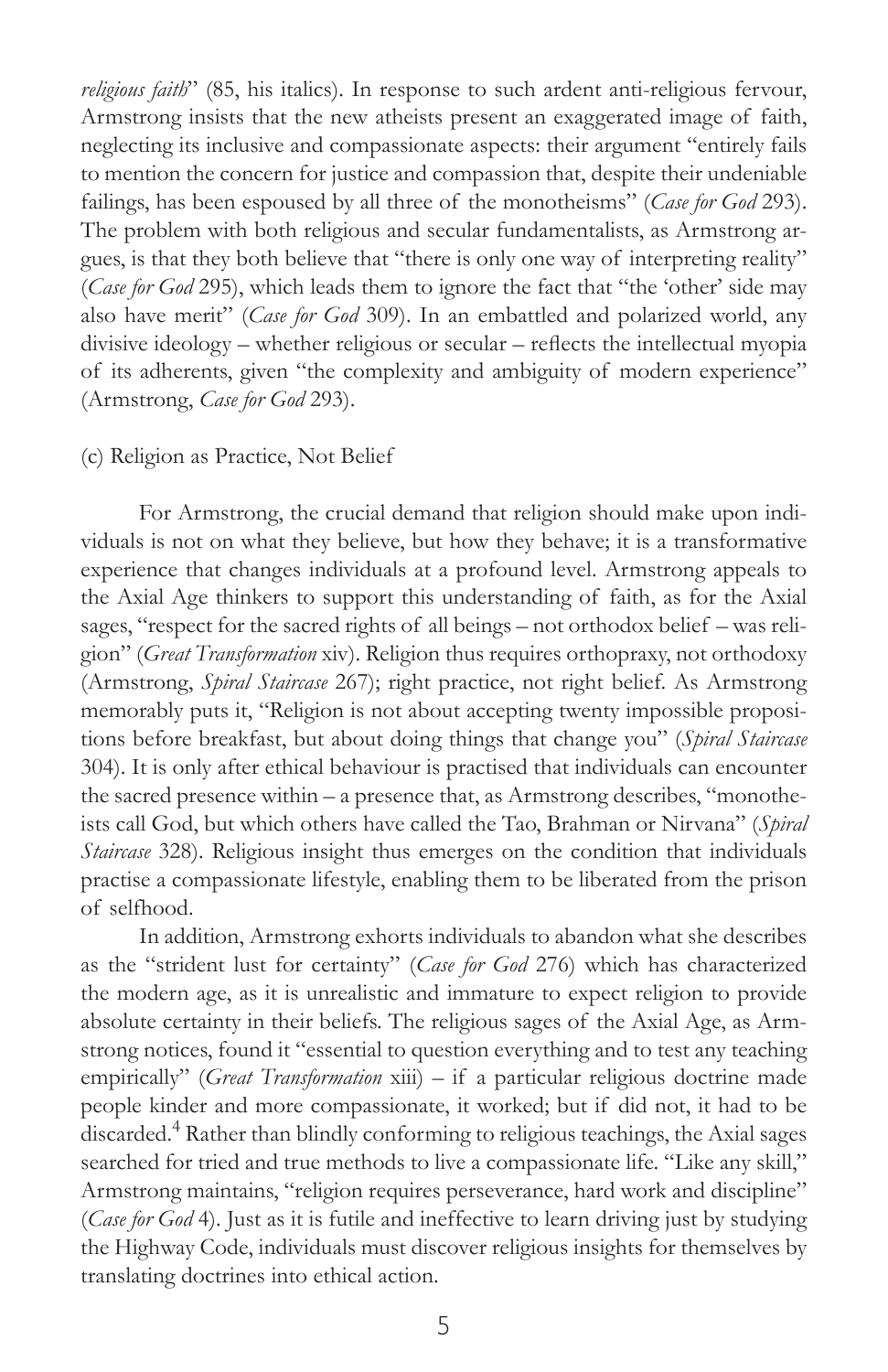#### Counter Arguments to Armstrong

While Armstrong's arguments have received some support, there have also been criticisms of her philosophy, as her ideas have been disparaged as overly idealistic and thus difficult to adopt. The first main counter-argument is that her position of universalism – the belief that the different terms used by the Axial sages, like "God', 'Nirvana', 'Brahman', or the 'Way"' (Armstrong, Great *Transformation* xiii), describe the same sacred reality – involves an oversimplification and essentialization of faith, failing to recognize the diversity and heterogeneity between various religions. Keith Johnson has criticized universalism on the grounds that faiths make "contradictory truth-claims" (77), and an assertion of parity between faiths ignores their essential differences. For instance, Johnson claims that there is a "vast chasm" (78) between monotheistic and polytheistic religions: when Jews declare that there is only one God but Hindus believe that there are many gods, "one of them must be wrong" (79). Armstrong's emphasis on the commonality between faiths thus seems to gloss over their different truthclaims, as the "laws of logic" (Johnson 81) necessitate the conclusion that the validity of a certain religion entails the fallaciousness of others.

Yet Armstrong is fully aware of this criticism: she has anticipated that some readers may regard her emphasis on compassion as a diversion from the essential question about the validity of religious truth claims (*Spiral Staircase* 326). Armstrong insists that her position "is not to say, of course, that all faiths are the same" (Case for God 306), and she acknowledges that there are "important differences between Brahman, Nirvana, God and Dao" (Case for God 306), but this does not mean that only one particular religious interpretation must be correct. Instead all religious language is necessarily limited in its capacity to articulate the nature of the absolute. Religious thinkers of various traditions, Armstrong observes, have endeavoured to explain that the ultimate "cannot be adequately expressed in any theoretical system, however august, because it lies beyond the reach of words and concepts" (Case for God 307). Competing truth-claims are thus merely different linguistic expressions of a Truth that is beyond language, and can be interpreted as contrasting lenses on the same reality. It seems that assigning an objective value to the truth-claims of monotheism or polytheism is beside the point for Armstrong. As she points out, distinguished theologians of various traditions have maintained that the divine is not a mere entity whose nature can be defined in objective terms (Spiral Staircase 326). Any attempt to describe the elusive reality of the absolute is merely one out of many possible abstractions that are symbolic of but do not manifest absolute truth.

A response to this argument may be that Armstrong suggests religious relativism, allowing one to adopt any conception of God that suits the individual, but she has another rejoinder. One cannot simply believe what one wants about the divine, because a decisive test for the validity of a religious doctrine is that "it must lead directly to practical compassion" (Armstrong, Spiral Staircase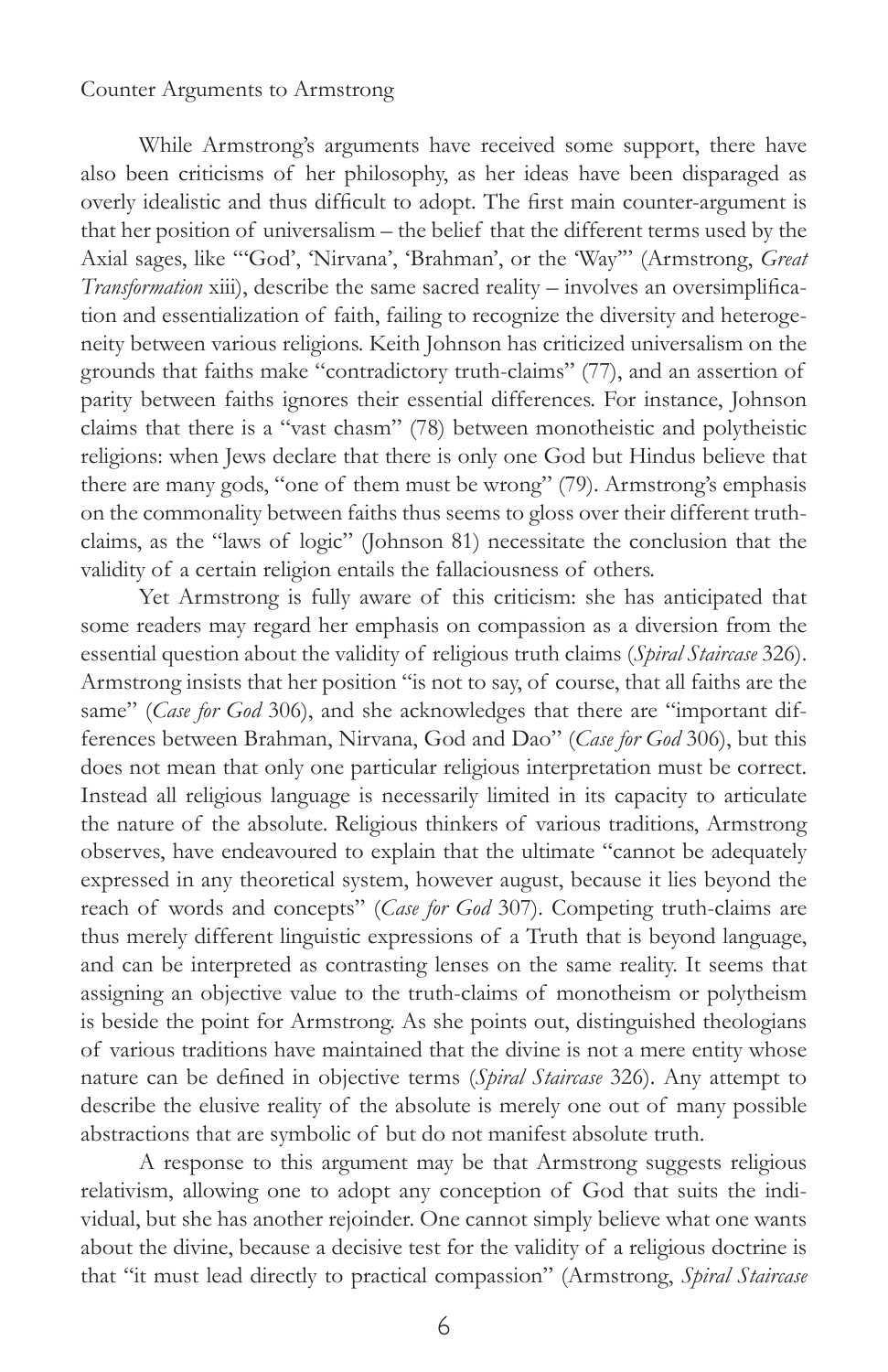328). Compassion was the "litmus test" (Spiral Staircase 328) for the Axial sages, who believed that if a religious belief compelled individuals to develop kindness and empathy, it was valid theology, whereas if a doctrine led believers to become hostile or cruel towards others, it was demonstrably invalid (Armstrong, *Spiral Staircase* 328). Armstrong thus denounces the crusaders who slaughtered Muslims and Jews: they had succumbed to idolatry by imposing "their own fear and loathing on to a deity which they had created in their own image and likeness" (*Spiral Staircase* 328). By contrast, "thoughtful Jews, Christians and Muslims" (Armstrong, *Spiral Staircase* 328) who commit themselves to the practice of compassion, like practitioners of other faiths who do the same, can experience "the transcendence that gives meaning to their lives" (Armstrong, Case for God 308). For Armstrong, compassion is the benchmark by which religious believers may be judged, and the particular language used by individuals to describe the divine is less important than the actions they undertake which manifest their beliefs.

The second main argument made against Armstrong is that her call for compassion may be sound rhetoric, but it is too unrealistic given modern geopolitical realities. As articulated in a question raised during a lecture delivered by Armstrong: "Theory is good, compassion is good but if someone keeps killing one of you, and doing injustices against you, is it not quite difficult to be compassionate?" (MUIS). Such sentiments were also reflected by another audience member at the same lecture, who asked, "On compassion, do you think it is possible to succeed in the current world political situation?" (Zakir H4). The concern is that the struggle for justice may demand bloodshed, and compassion might merely be a lofty ideal that can hardly be translated into reality.

Armstrong's answer is to appeal to a wider perspective by considering the inadequacy of alternative modes of action other than compassion. As Armstrong argues, compassion is in fact "the only thing that will succeed in this modern political context" (qtd. in Zakir H4), as self-interest and short-term goals only lead to greater difficulties. As exemplified by figures such as Nelson Mandela, Desmond Tutu or Mahatma Gandhi, non-violent campaigns were effective in achieving political reform. In any case, the problem with states or individuals employing non-compassionate approaches is that they result in the betrayal of the values that they are supposed to defend - Armstrong points to Abu Ghraib and Guantanamo Bay as notorious examples of torture and human rights violations (MUIS). Appealing to the Axial sages again to defend compassion, she observes, "The sages of the Axial Age did not create their compassionate ethic in idyllic circumstances. Each tradition developed in societies like our own that were torn apart by violence and warfare as never before" (Armstrong, Great *Transformation* xiv). In other words, the Axial sages were not utopian dreamers who developed their ethics in ivory towers, but were actively responding to the violence of their time, and nevertheless were convinced that compassion was not merely edifying rhetoric, but that it actually worked to transform society for the better. The challenge for religious believers then, according to Armstrong,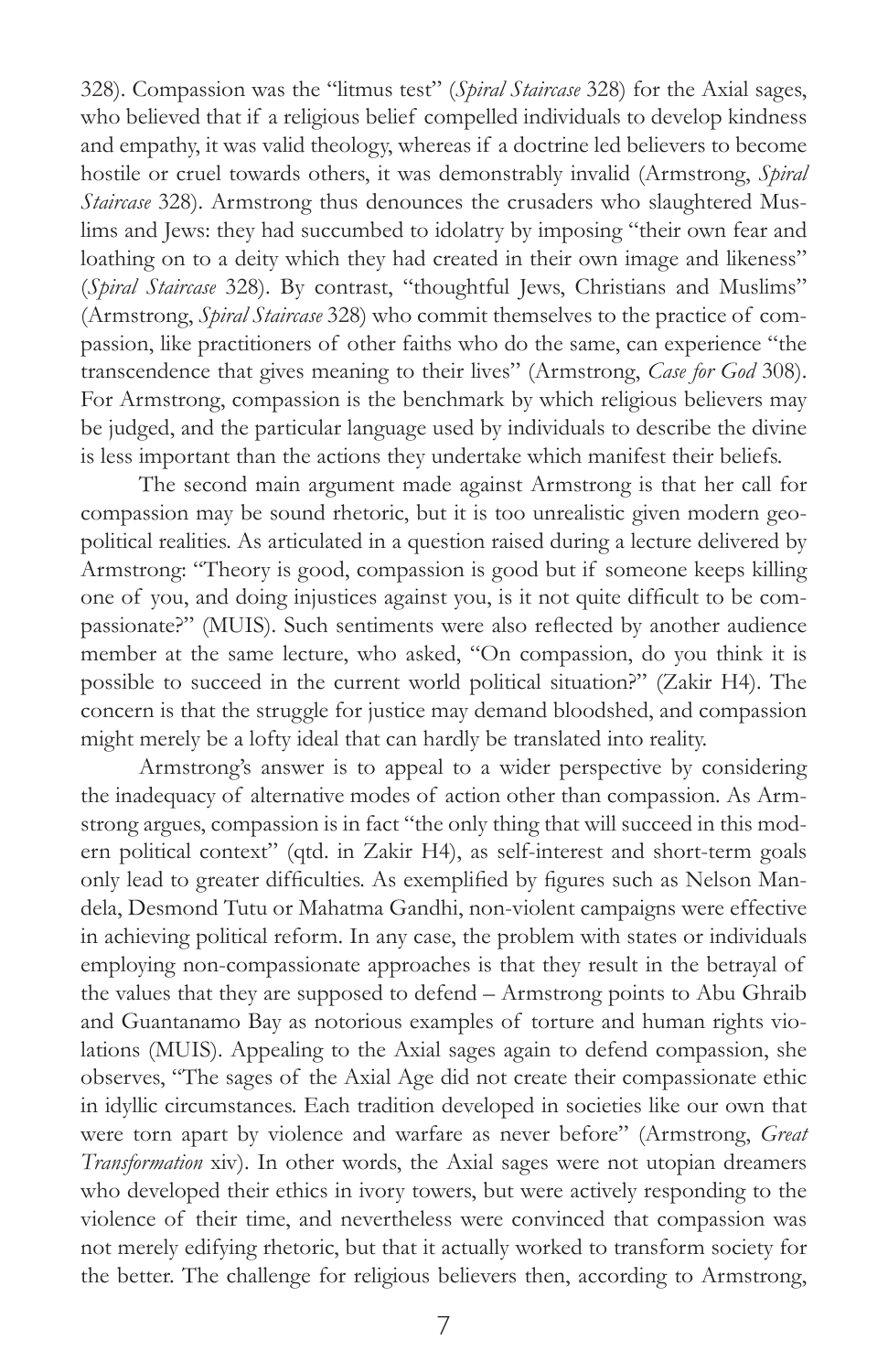is how they can adapt the compassionate ethics of the Axial Age to their own reality, translating them to a new cultural and religious context in a world scarred by injustice and aggression.

#### The Charter for Compassion

Armstrong's Charter for Compassion (see Fig. 1) articulates and reflects key aspects of her philosophy, establishing a way for religious discourses to be translated into an action-oriented campaign. Analyzing the text of the Charter, it is evident that several of Armstrong's ideas are neatly encapsulated.<sup>5</sup> According to the Charter, compassion is "at the heart of all religious, ethical and spiritual traditions" (para. 1), and the Golden Rule is embedded as an underlying rationale. The description of compassion, that it enjoins us to "dethrone ourselves from the centre of our world and put another there" (para. 1), directly echoes its definition in Armstrong's The Spiral Staircase (331), while her exhortation to "return to the ancient principle that any interpretation of scripture that breeds violence, hatred or disdain is illegitimate" (para. 3) is a scarcely veiled reference to the Axial sages who preached compassion and respect. Her recognition of "the evils committed in the name of religion" (Case for God 292) is further mirrored in the Charter's acknowledgement that "we have failed to live compassionately and that some have even increased the sum of human misery in the name of religion" (para. 2), apparently pre-empting accusations made by the new atheists that believers have ignored the atrocities perpetrated by their co-religionists.

However, as if speaking to both secularists and religionists who have fallen prey to bigotry, Armstrong warns that "to incite hatred by denigrating others — even our enemies — is a denial of our common humanity" (para. 2), suggesting that any attempt to demonize one's adversaries will inevitably betray its own cause. Noticeably, there are no hints of Armstrong's belief in the ineffability of God, and little reference to her conception of religion as practice and not belief. It is likely that by strategically de-emphasising this aspect of her philosophy, Armstrong has couched the Charter in terms that would allow it to gain greater recognition and acceptance, attracting a wider audience. Nonetheless, the Charter includes not merely abstract rhetoric but also specific calls for social action, particularly education "to ensure that youth are given accurate and respectful information about other traditions, religions and cultures" (para. 3). Such calls echo appeals that have been made by other scholars, such as Charlene Tan's recommendation for students in Singapore schools to be exposed to opportunities to learn more about other faith traditions, in what she calls "Spiritual Education" (333), so that students can "develop an empathetic awareness of and reflective approach towards the various religions" (333). The Charter, in its articulation of specific imperatives and recommendations, thus promises to offer a useful platform on which interfaith leaders can ground their efforts to improve relations between faith communities and foster inter-religious harmony.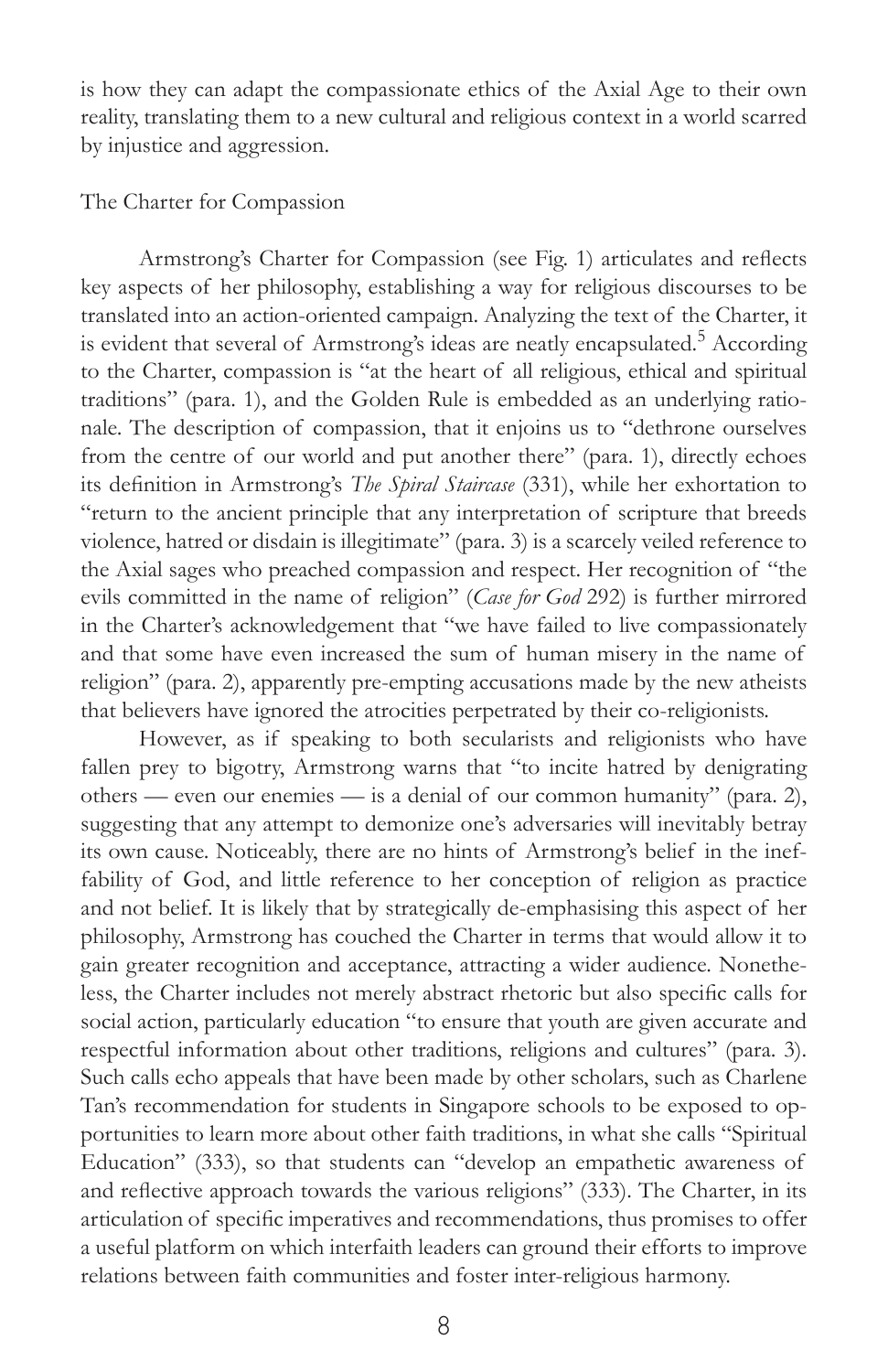#### The Development of com.passion.sg

Interfaith harmony is particularly crucial for a country like Singapore, which has a diverse number of faith communities. While Buddhism currently has the largest group of adherents (Singapore Department of Statistics), several other religions are practiced like Christianity, Taoism, Hinduism, Islam, Judaism, and Sikhism, as well as Zoroastrianism, Jainism and Baha'ism (Tham 17). As a city-state influenced by transnational trends such as increasing religiosity and the rise of fundamentalism, Singapore has been alert to how these external pressures may affect social stability and cohesion. Concerns about threats to religious harmony have led the Singapore government to enact legislation such as the Maintenance of Religious Harmony Act (MRHA) in 1990, which gives the state the legal option to prosecute individuals who present a threat to public order due to their religious extremism (E. Tan 65). Yet a reliance on the state to preserve social harmony may not be ideal, given that legislation may not be sustainable or effective in the long run. As Singaporean civil society leaders have pointed out, non-governmental initiatives at the grassroots level to promote interfaith harmony can balance with state intervention to provide a practical and balanced approach (Phua, Hui, and Yap 654).

It is in this context that the movement called *com.passion.sg* was launched by a group of Singaporean civil society leaders inspired by Armstrong's Charter for Compassion. Formed on 14 June 2009, the movement is envisioned as a network of individuals, rather than a new society, and aims to create opportunities to practise compassion through reflection and social action (D. Tan H12). Founding members include San Francisco-based Dr. Tan Chong Kee, who founded the now defunct online forum 'Sintercom'; Alvin Tan, artistic director of Singaporean theatre group 'The Necessary Stage'; and Yap Ching Wi, a corporate trainer (D. Tan H12). According to Yap, who discussed *com.passion.sg* in a personal interview,<sup>6</sup> the idea for the group was triggered by a conflict between members of the Association of Women for Action and Research (AWARE), a non-governmental organization in Singapore,<sup>7</sup> as the founding members were particularly concerned about potential religious polarisation in society:

People were galvanized into two camps. We realized that if we were in the other camp's shoes, we would have felt attacked, given the hours of non-stop scrutiny [...] We thought, there must be a better way to do this. Then somebody mentioned that this was what Karen Armstrong was trying to do with the TED Prize, and we all went to check out her compassion website [...] We studied the Compassion Charter a lot more closely, and we realized that we could use their values and principles (Yap).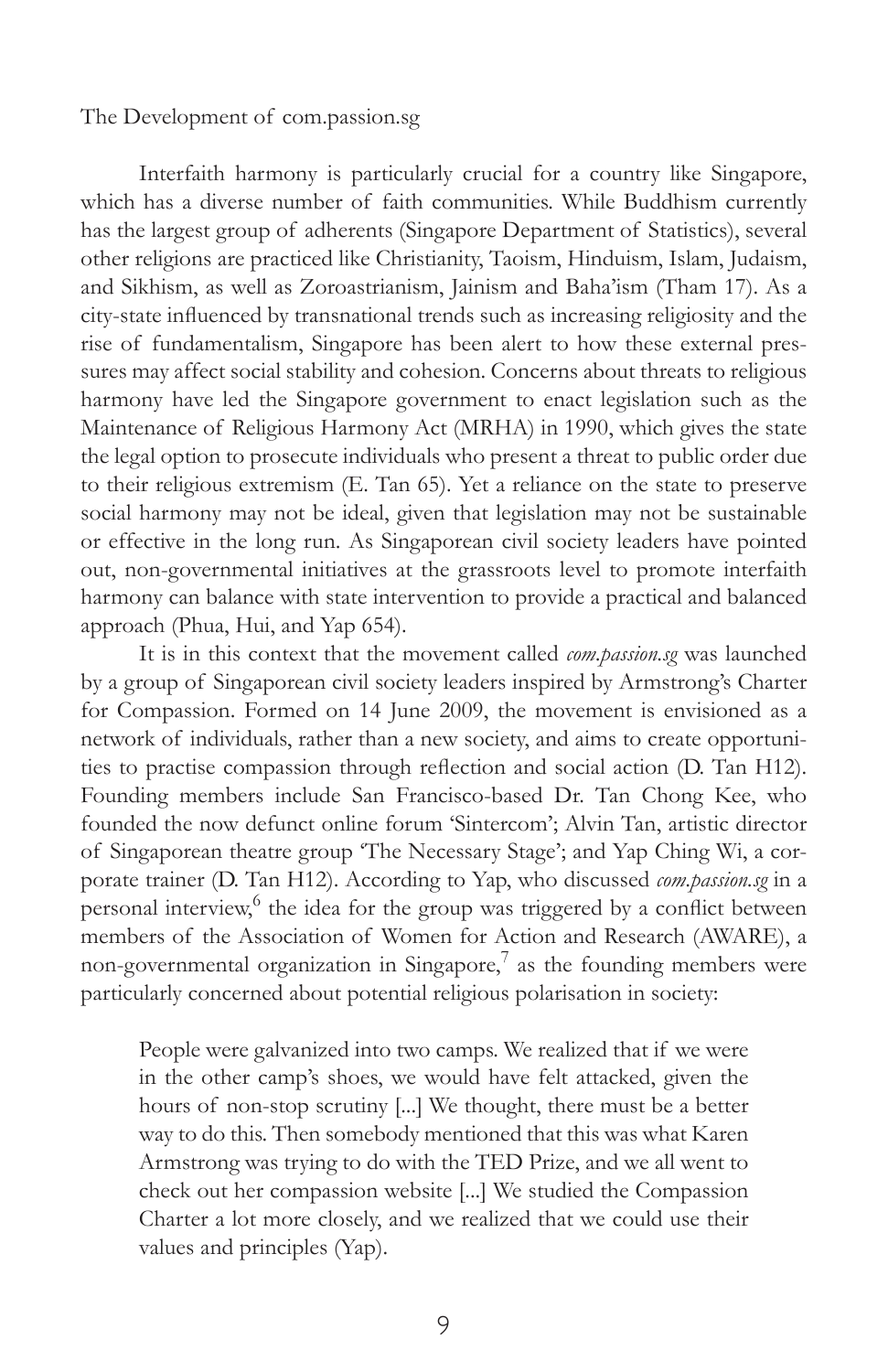A major motivation for the choice to employ the Charter as the basis for a new movement seems to have been the nature of Armstrong's discourse. In her principle of compassion, the founders of *com.passion.sg* found a credible platform on which to build their movement. Comparing Armstrong's ideas with the founders' personal perspectives, significant overlaps can be observed between the principles explicated by Armstrong and those promoted by the founders.

The founders' motivations are anchored by compassion, as its universality has an inherently positive appeal. Their testimony validates Armstrong's point that compassion, far from being idealistic and untenable, can be a useful method in rallying support for social causes. As Yap mentions, "Compassion is something that no one can quarrel about, so it's very unifying." Armstrong's call for individuals to develop compassion by removing the "egotism that holds us back from [...] transcendent experience" (Spiral Staircase 313) also resonates with founding member Alvin Tan, who reasons that "people who cling to dogmas can be quite egocentric; the thinking is this: if I believe all this, I'll receive salvation – that is ego." In the rejection of egotism, dogmatism, and fundamentalism, the founders maintain that love and compassion surpass doctrine in importance. Tan, speaking from a Catholic background, maintains:

Christ embodies love  $-$  love one another as I have loved you. So all the other religions actually practise the same thing; it's all semantics, isn't it? The thing is, what do you practice? [...] There are a lot of things that already divide us in life, and there's no reason why religion should serve to divide, rather than to unite so as to help people who are less fortunate (A. Tan).

The founders thus agree with Armstrong that religion should be less about orthodoxy and more about orthopraxy. Yap, who is Buddhist, affirms, "Religion shouldn't just be seen as a belief, because it's a long process of practice." By emphasising the value of compassion as a common denominator for all people, the founders seek to heed Armstrong's call to promote harmony and mutual respect, adopting the Charter as an ideal platform for advancing the agenda of compassion.

Armstrong's call to translate belief into action is thus manifest in *com. passion.sg*, which has focused mainly on poverty issues in Singapore, assisting the needy regardless of their religion (*com.passion.sg*). Although Singapore has one of the highest levels of gross domestic product (GDP) per capita in the world, estimated at around US\$56,532 (S\$70,450) in 2010 (Wealth Report 2012, 11), there are still needy Singaporeans from the bottom 30 per cent of local households who struggle with "relative poverty" (Asher and Nandy 46). It is this underprivileged group that *com.passion.sg* has chosen to target, and the network's stated aim is to "identify and address the gaps in attitudes and policies towards the local poor" (com.passion.sg). According to Yap, who is a former social worker,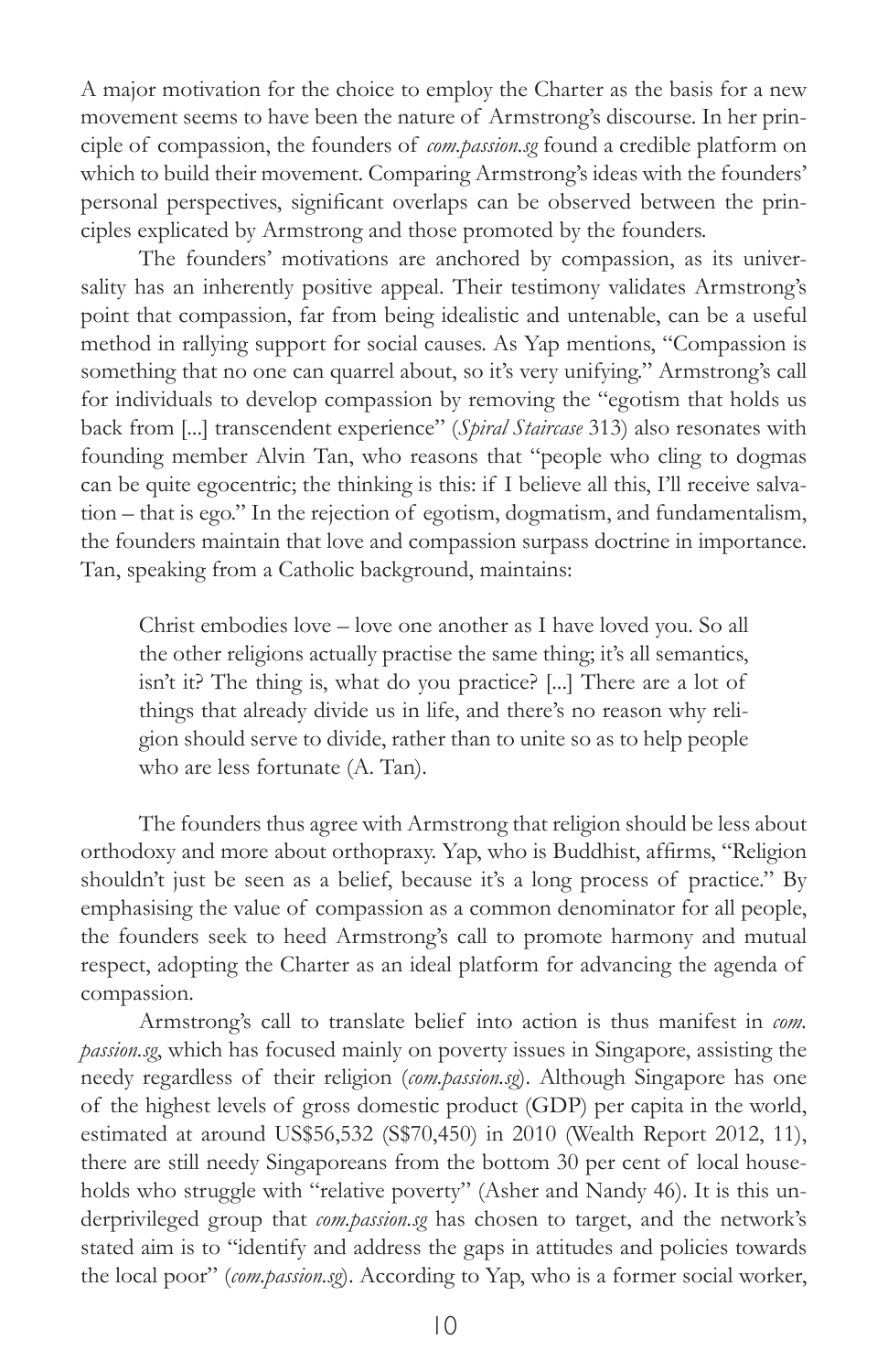public assistance is generally available for the poor in Singapore, but these social safety nets are not always sufficiently comprehensive, and some needy families still struggle to stay afloat. Yap's claims are corroborated by accounts provided by other charitable organizations in Singapore, noting that some low-income households are trapped in a poverty cycle due to factors such as health problems or family circumstances (Methodist Welfare Services Singapore n. pag.). The Singapore government has consistently maintained that it cannot adopt a welfare-state system due to the need for 'self-reliance,' which means that non-governmental organizations play an essential role in supporting needy households not eligible for public assistance (Lim n. pag.). In particular, *com.passion.sg* has contributed to this cause by introducing three kinds of programmes, described in their brochure, that have promoted compassion towards the poor through concrete initiatives, categorized as compassion in "action," "expression," and "reflection."

(a) "Compassion in Action (Voluntary Initiatives)"

The main programme advocated involves both first-hand observations of needy households and low-wage earners, as well as fundraising projects for the poor.

- Exposure visits to lower-income neighborhoods such as Jalan Membina (with about 40 persons attending), followed by sharing of reflections and slide-show presentations
- Familiarization tours to districts popular with migrant workers like Little India: such workers, who constitute about 20 per cent of the resident population in Singapore, are usually low-wage earners employed as manual labor in construction, shipyards, sanitation services and manufacturing (TWC2)
- A project called "Neighbours in Need," which has raised more than US\$8185 (S\$10,000) for the Evercare Welfare Centre's Emergency Fund, for distribution to needy households and the poor

The exposure tours and familiarization visits aim to raise awareness about the local poor and inspire compassion for them, alerting individuals to the reality of "the inequality between rich and poor" (Armstrong, *Twelve Steps* 65). The movement also corresponds to Armstrong's call to "translate the Charter into practical, realistic action" (Twelve Steps 5) when it directly seeks to alleviate the poverty of low-income households. Yap raises the example of a needy mother with myopia who could not become a hospital attendant unless she had spectacles, which she could not afford, and just US\$65-81(S\$80-100) provided by *com.passion.sg* for the Evercare Welfare Centre's Emergency Fund allowed her to purchase the spectacles that she needed to secure employment.<sup>8</sup> As Armstrong reminds readers, an act of compassion "need not be a grand, dramatic gesture" (*Twelve Steps* 103), and even a relatively small sum can go a long way in helping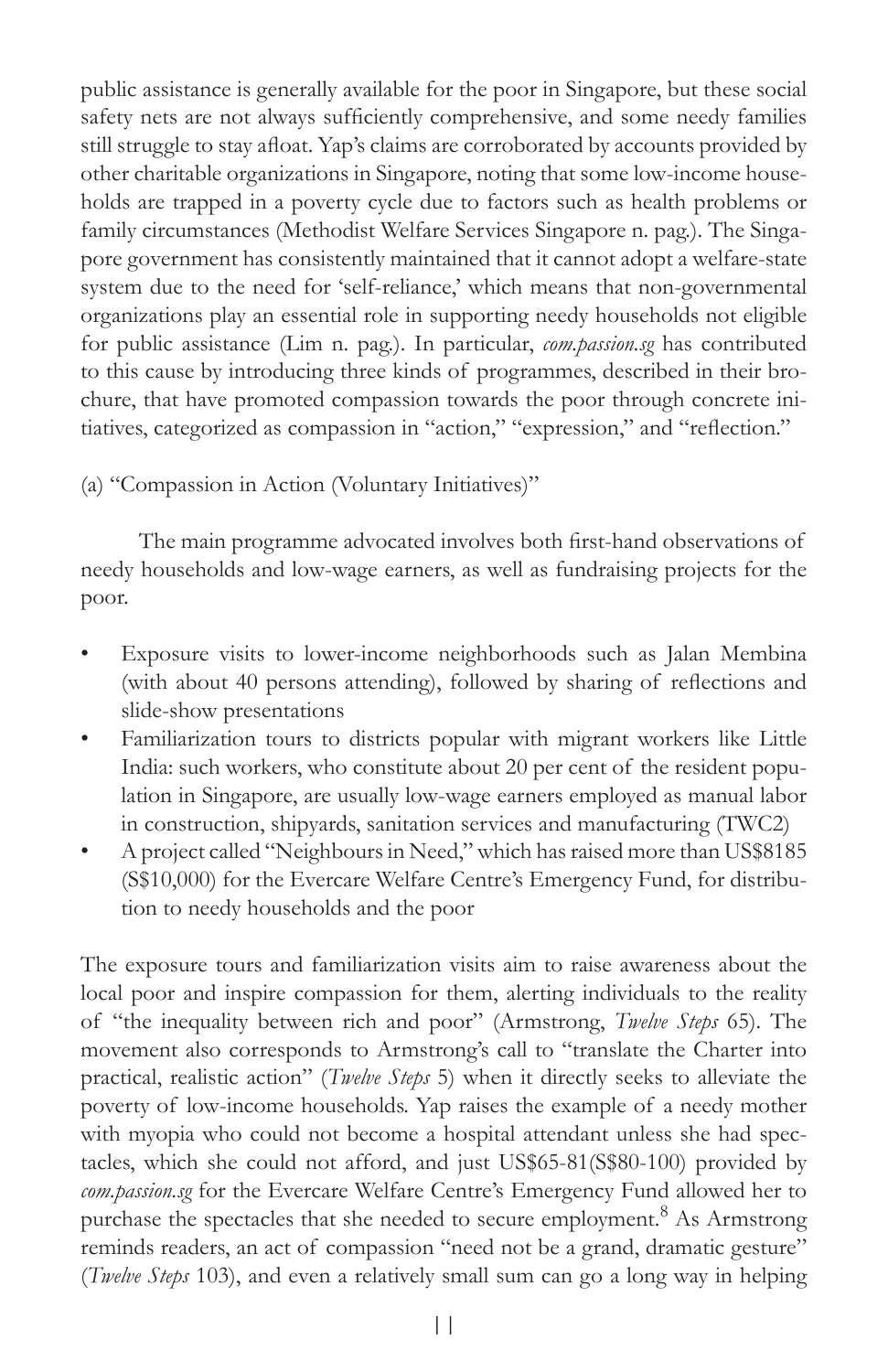the needy. Thus, the network's efforts reflect the Charter's message that the spirit of compassion obliges individuals to work unstintingly in assisting others in need (para. 1).

#### (b) "Compassion in Expression (Arts Initiatives)"

Besides poverty alleviation efforts, a series of arts initiatives have been spearheaded by members of the network to raise societal awareness about the plight of the local poor.

- Social dialogues, for instance with artist and arts educator Felicia Low at 8Q SAM, a local museum (17 Oct. 2009)
- Public art installations advocating compassion, such as one displayed in collaboration with Post-Museum and Ngee Ann Polytechnic's Interdisciplinary Studies' conference (4-16 Nov. 2009)
- Short videos on YouTube with compassion as a theme by film-maker Loo Zihan, including a video interview with social worker Alvin Chua entitled *<sup>cc</sup>com.passion.sg* for our Local Poor"<sup>9</sup>
- Photography projects, like "Love Meme" by photographer Tan Ngiap Heng, promoting the idea of love and compassion in Singapore

At first glance, arts initiatives may appear extraneous or peripheral to the promotion of compassion, since there are no direct beneficiaries whose suffering is alleviated by such artworks. But these initiatives are in line with Armstrong's vision about "the role that art can play in expanding our sympathies" (Twelve Steps 88). The cultivation of compassion demands that the faculty of imagination has to be developed first, allowing individuals to identify empathetically with others whose experiences differ from their own (Armstrong, *Twelve Steps* 88). Armstrong observes that the pain of fictional characters in films may move viewers to tears as their compassion is aroused, even though they may be aware that their suffering is wholly fictitious (Twelve Steps 88). Similarly, it is plausible that the depiction of the actual difficulties experienced by the local poor may encourage affluent Singaporeans to become more sensitive to their needs. If art can "unsettle us and make us question ingrained preconceptions" (Armstrong, Twelve Steps 88), the artworks, videos and photographs of *com.passion.sg* may prompt deeper reflection about the reality that poor people do exist in Singapore, despite the country's reputation as a prosperous "Asian financial hub" (Lim n. pag.). Through the arts initiatives of *com.passion.sg*, individuals may be led, in the words of Armstrong's Charter, "to cultivate an informed empathy with the suffering of all human beings" (para. 3).

(c) "Compassion in Reflection (Learning and Discussion Initiatives)"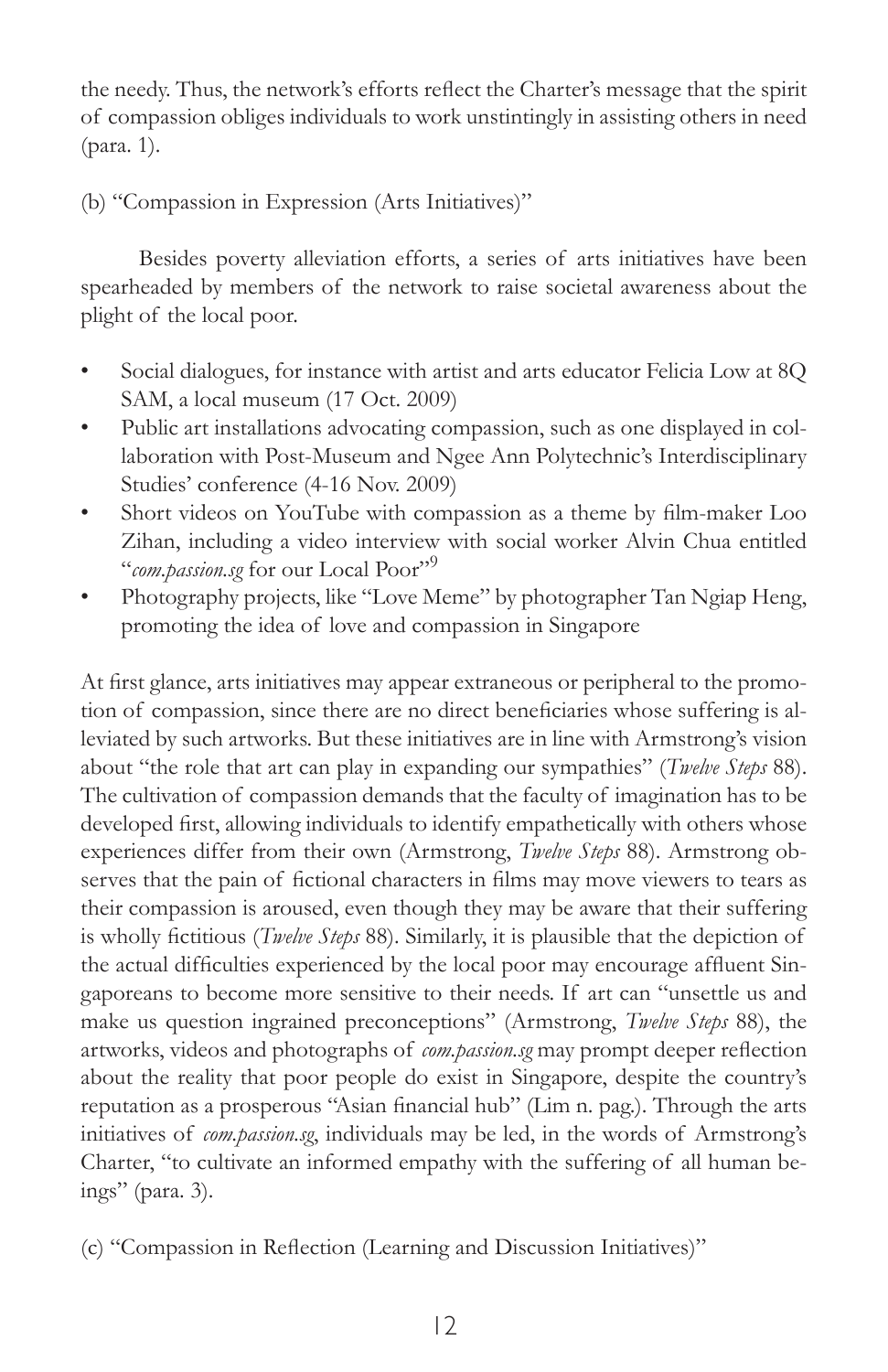The final programme involves developing a deeper reflective attitude, emphasizing a consideration of the complex difficulties involved in attempts to tackle poverty.

- The Singapore launch of the Charter, conducted in conjunction with the international launch, involving talks and meetings (12 Nov. 2009)
- Forums, such as "Working with Want," which provide a platform for discussions about the complexity of poverty and possible strategies to assist the underprivileged
- Round-table discussions with relevant stakeholders, such as government bodies, professionals and philanthropists, with findings and recommendations presented

Armstrong urges her readers, "We must look at our community with compassion, estimate its strengths as well as its weaknesses, and assess its potential for change" (Twelve Steps 61). The members of *com.passion.sg* seem to reflect her attitude of careful scrutiny about the ways to advance positive change in society, discussing ideas thoughtfully while avoiding hasty or simplistic approaches, and consistently abiding by compassion as "the common ground on which we negotiate our differences" (com.passion.sg). Reflective deliberation and dialogue are thus guided by the essence of the charter. com.passion.sg's declaration states that "compassion, and the Golden Rule of ethics, can guide what we say and do to better understand one another" (com.passion.sg) is a direct reference to the first sentence of the Charter, which calls upon all individuals "to treat all others as we wish to be treated ourselves" (para. 1). With its inclusive ethos, the Charter provides an inspiring message and a firm foundation for com.passion.sg activists to stress the importance of compassion for the economically underprivileged, offering them the "justice, equity and respect" (para. 1) that all human beings deserve.

The movement thus has significant potential to mature as an actionbased network, encouraging dialogue between individuals of different religious affiliations. As Heather Chi, an early member of *com.passion.sg*, notes, "Its conceptual underpinning has a broad-based appeal, and through engagement with a diverse range of activist and faith groups, it might be able to serve as a neutral platform for debate and discussion." Growing steadfastly with more than 120 members (Yap), the group is currently sustainable as financial costs are shared amongst members and each contributes their own skills such as graphic design or photography. On-going projects include plans to compile members' personal experiences of compassion together in a book or a website (Yap). Nevertheless, challenges remain ahead: first, to ensure that there are enough resources to sustain the movement; second, to preserve an apolitical and secular basis so as to maintain neutrality; and third, to develop what Chi describes as "a focused set of programmes that makes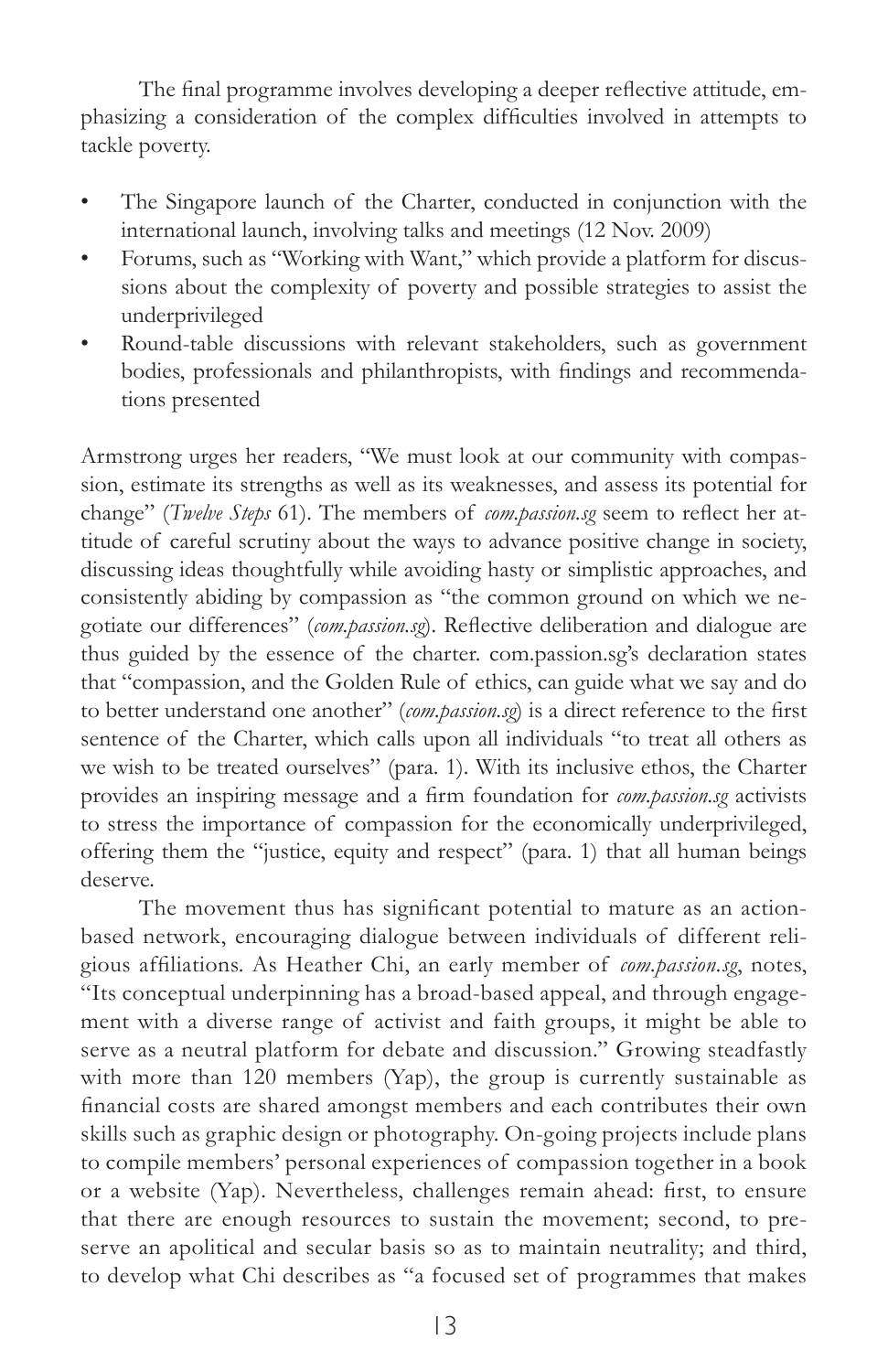'practicing compassion' less abstract and more concrete." If these challenges are overcome, *com.passion.sg* promises to serve as an enriching organic initiative, creating greater space in civil society to promote interfaith understanding in Singapore.

#### Conclusion

By encouraging activists who seek to find common ground with members of other faiths, Karen Armstrong's Charter for Compassion offers a constructive ideological platform for civil society groups that seek to transcend religious differences and make positive social change. The useful example of *com.passion.sg* demonstrates how local civil society activists may be inspired by global campaigns. Indeed, campaigns like Armstrong's Charter may have considerable impact in promoting awareness of inter-religious engagement, and most importantly, the value of compassion in faith and spirituality. "Compassion," as Armstrong notes, "is not a very popular virtue" (qtd. in MUIS). Frequently, religious believers have preferred being right over being kind; self-righteousness often trumps sympathy. Yet there is no need to wait for the state to impose demands for greater civic consciousness which may appear strained and artificial; instead, civil society leaders can initiate movements to uphold compassion, the Golden Rule, and the appreciation of alternative perspectives. As See Guat Kwee recommends, a pool of dedicated interfaith professionals can serve to deepen dialogue and broaden participation by involving not only mainstream religious leaders, but also youths, adults, and the elderly (683). Such professionals can effectively share Armstrong's insight that there is a core spirit of compassion within religion, though often hidden by secondary factors. In the journey of faith, it is this spirit that demands to be uncovered, unveiling the beauty and power of religion to bring light to a troubled world.

#### **NOTES**

- 1. Armstrong notes that Rabbinic Judaism, Christianity, and Islam were latterday flowerings of the original Axial Age, as these three traditions rediscovered the Axial vision and translated it into an idiom that spoke directly to the circumstances of their time (Armstrong, *Great Transformation* xii).
- 2. The sages of the period included the Buddha, Socrates, Confucius and Jeremiah, as well as Mencius, Euripedes, and the mystics of the Upanishads (Armstrong, *Great Transformation* xii).
- 3. As Armstrong explains, *mythos* refers to mythological stories that are "not intended to be taken literally" (Battle for God xiii) but are concerned with ultimate meaning, while *logos* describes "rational, pragmatic, and scientific thought" (Battle for God xiv).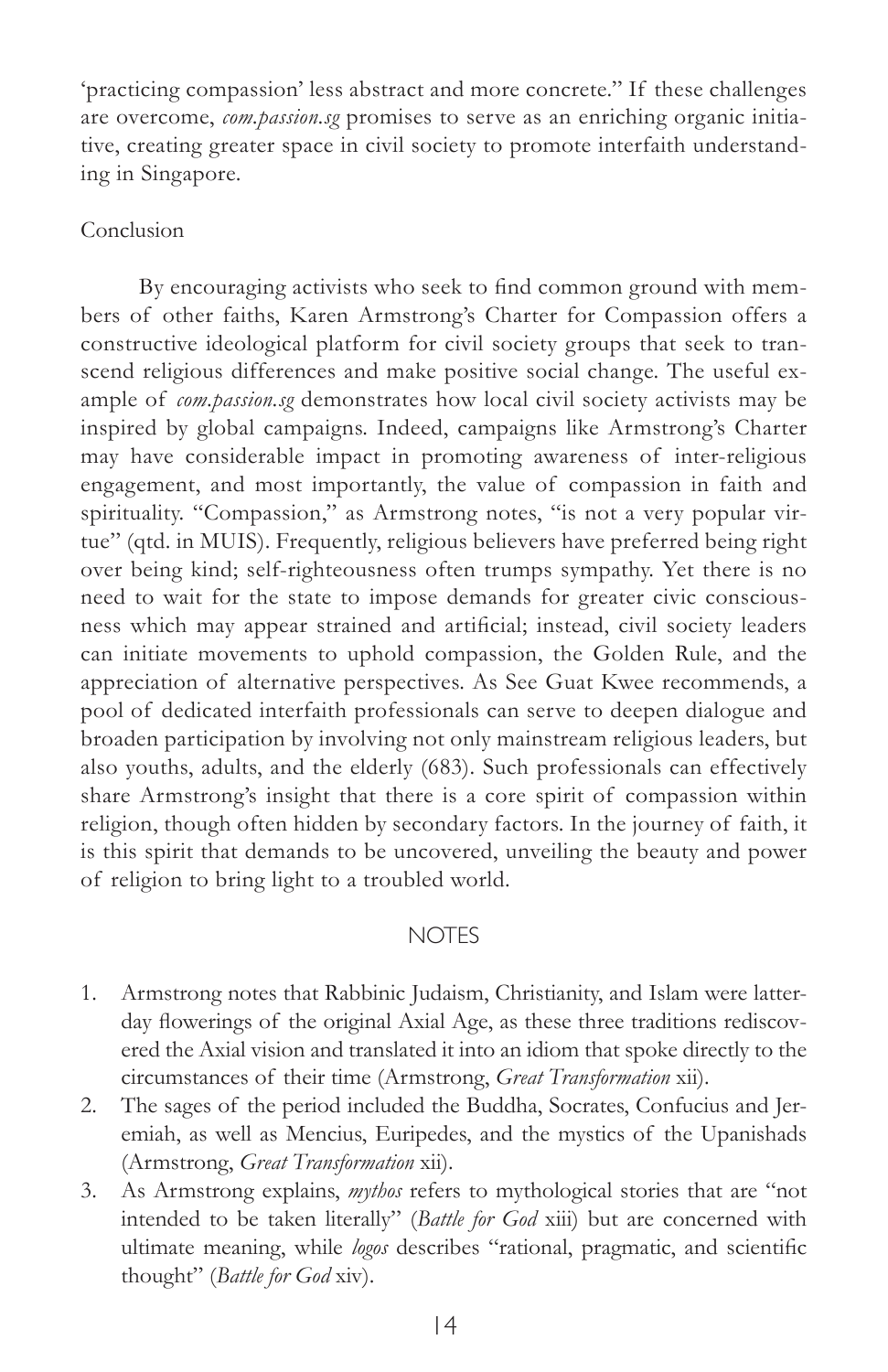- 4. For instance, Armstrong details how the religious reformers of India took aggression out of sacrificial rituals (Great Transformation 79); Confucius tried to extract the militant egotism that had distorted Chinese rites and ceremonies (*Great Transformation* 302), and early biblical writers took the antagonism and belligerence out of the ancient creation stories, producing a cosmogony in which God blessed all his creatures - including Leviathan, whom He had slaughtered in older narratives (*Great Transformation* 177).
- 5. The full text of the Charter for Compassion can be found at www.charterforcompassion.org.
- 6. With the help of Dr. Lai Ah Eng, personal interviews were secured with Ms. Yap Ching Wi and Mr. Alvin Tan. Dr. Tan Chong Kee was unavailable at the time. Hence, for the purposes of this paper, the founders referred to are Yap and A. Tan. Ms. Heather Chi, one of the earliest members, was also interviewed, via e-mail.
- 7. The Association of Women for Action and Research (AWARE) is a Singaporean non-governmental organization concerned with promoting gender equality.The women's advocacy group came under the spotlight in 2009 when it was taken over by a group of new members, several of whom belonged to the same church, who claimed that AWARE was promoting homosexuality. This 'new guard' executive committee was later thrown out during an extraordinary general meeting attended by an estimated 3,000 members (D. Tan H12).
- 8. Public assistance is available for such cases in Singapore, but Yap explains that if the mother had applied to the local Community Development Council for support, the processing time would take three weeks, and she had to report for work before that. Her low-level job meant that the hospital would be unwilling to wait for her to purchase spectacles, as there were several other applicants ready to take up her job, and if she failed to report as required, the hospital would simply hire someone else.
- 9. The video can be accessed here: <http://www.youtube.com/  $\text{watch?v} = 3\text{BLU}3\text{tki} \text{PAM}$

#### BIBLIOGRAPHY

- Armstrong, Karen. *Through the Narrow Gate*. New York: St. Martin's Griffin, 1982. Print.
- -----------. *The Battle for God: Fundamentalism in Judaism, Christianity and Islam*. London: Harper Perennial, 2000. Print.
- -----------. The Spiral Staircase. London: Harper Perennial, 2004. Print.
- -----------. *The Great Transformation: The World in the Time of Buddha, Socrates, Confucius and Jeremiah*. London: Atlantic Books, 2006. Print.
- -----------. *The Case for God: What Religion Really Means*. London: Bodley Head, 2009. Print.
- --------. *Twelve Steps to a Compassionate Life*. New York: Knopf, 2010. Print.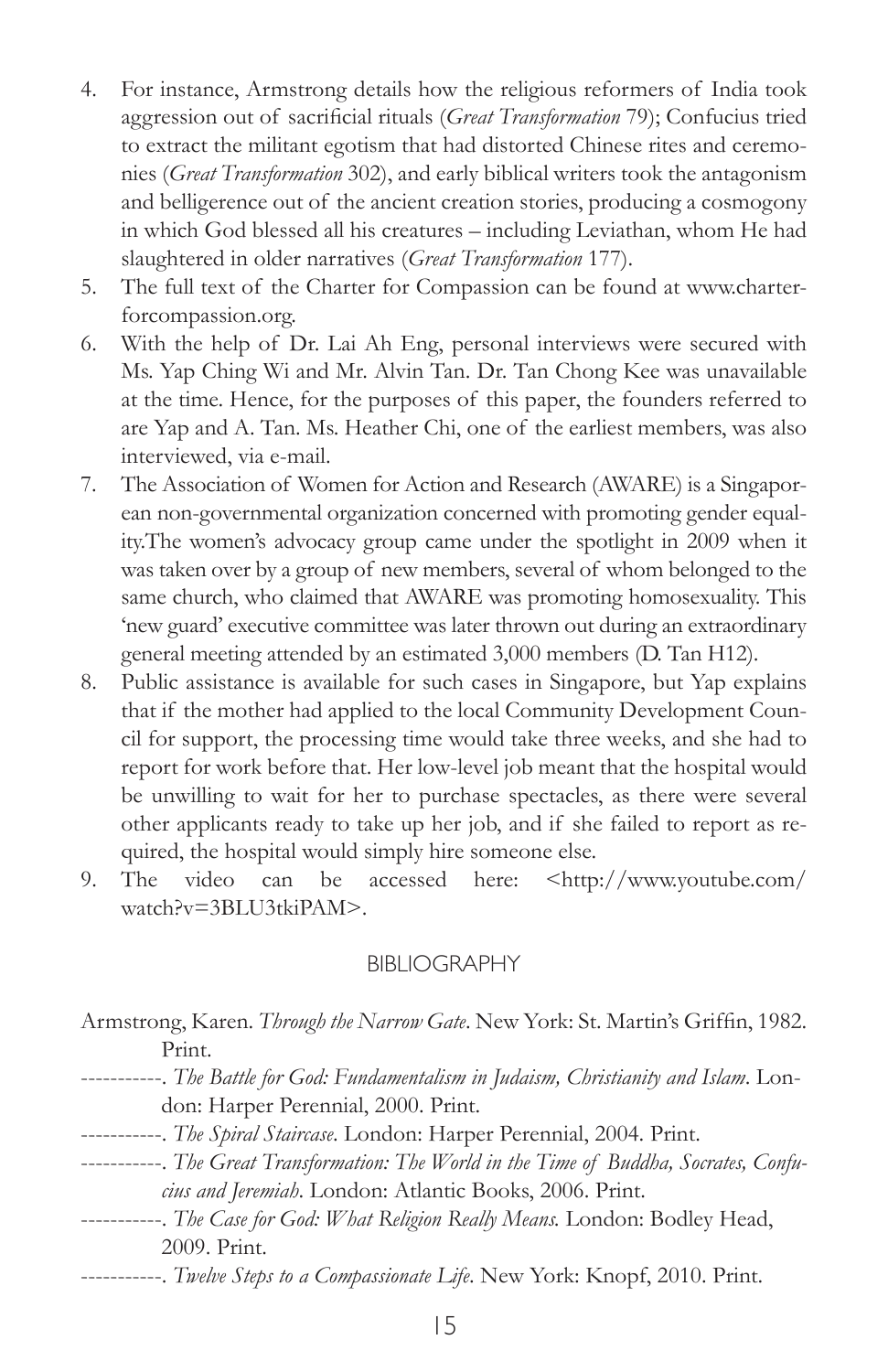- Asher, Mukul G. and Amarendu Nandy. "Singapore's Policy Responses to Aging, Inequality and Poverty: An Assessment." International Social Security Re*view* 61.1 (2008): 41-60. Web. 1 Oct. 2012.
- *Charter for Compassion*. The Charter for Compassion, 2008. Web. 18 Oct. 2012.
- Chi, Heather. "Re: Interview on compassion.sg." Message to the author. 21 Mar. 2011. E-mail.
- *com.passion.sg*. Singapore: *com.passion.sg*, 2009. Print.
- "compassion, n." The Oxford English Dictionary (OED). 2nd ed. 1989. OED Online. Oxford University Press. Web. 16 Apr. 2011.
- Dawkins, Richard. "Man vs. God." Wall Street Journal Online. Dow Jones & Company, 12 Sep. 2009. Web. 16 Apr. 2011.
- Department of Statistics, Ministry of Trade and Industry, Singapore. "Singapore Census of Population 2010: Statistical Release 1: Demographic Characteristics, Education, Language and Religion." Web. 1 Oct. 2012.
- Harris, Sam. Letter to a Christian Nation. New York: Vintage, 2006. Print.
- Hitchens, Christopher. God is Not Great. London: Atlantic Books, 2007. Print.
- Johnson, Keith E. "Do All Paths Lead to the Same Destination?" In Taking Sides: *Clashing Views on Controversial Issues in Religion*. Ed. Daniel K. Judd. New York: McGraw Hill, 2002. 76-85. Print.
- Lim, Rebecca. "Are Singapore's poor better off?" BBC News. BBC, 17 Feb 2012. Web. 24 Nov. 2012.
- Majlis Ugama Islam Singapura (MUIS) (Islamic Religious Council of Singapore). *The Role of Religion in the New Millennium: A Lecture by Karen Armstrong*. Majlis Ugama Islam Singapura, 2007. Web. 24 Nov. 2012.
- Mathews, Mathew. "Negotiating Christianity With Other Religions: The Views of Christian Clergymen in Singapore." In Religious Diversity in Singapore. Ed. Lai Ah Eng. Singapore: Institute of Southeast Asian Studies and Institute of Policy Studies, 2008. 571-604. Print.
- MacCulloch, Diarmaid. "The axis of goodness." The Guardian. Guardian Media Group, 18 Mar. 2006. Web. 16 Apr. 2011.
- Methodist Welfare Services. "The face of poverty in Singapore." Methodist Welfare Services, 2011. Web. 25 Nov. 2012.
- Moehler, John Adam. *Symbolism or Exposition on the Doctrinal Differences Between Catholics and Protestants as Evidenced by Their Symbolic Writings*. Trans. James Burton Robertson. Whitefish, Montana: Kessinger, 2003. Print.
- Phua, Charles Chao Rong, Anita Hui, and Yap Ching Wi. "Interactions Among Youth Leaders of Different Faiths: Realities from the Ground and Les sons Learnt." In Religious Diversity in Singapore. Ed. Lai Ah Eng. Singapore: Institute of Southeast Asian Studies and Institute of Policy Studies, 2008. 642-667. Print.
- Saddhatissa, H., ed. The Sutta-Nipata: A New Translation from the Pali Canon. London: Curzon Press, 1994. Print.
- See, Guat Kwee. "Building Bridges Between Christians and Muslims: A